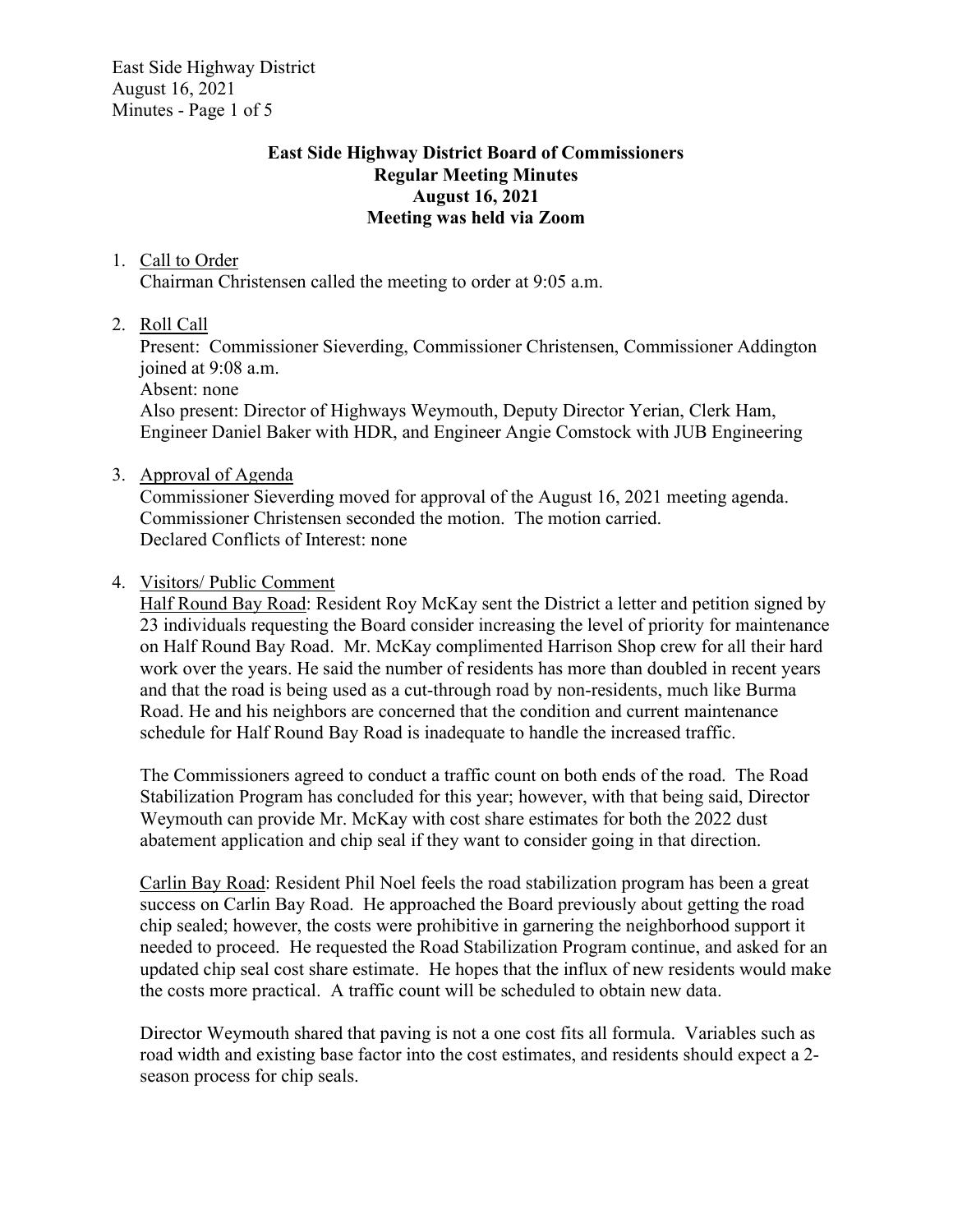East Side Highway District August 16, 2021 Minutes - Page 2 of 5

> KN 23082 Canyon Road Bridge Feasibility Study Project Status Report: Mr. Baker P.E. HDR Engineering reported that the meeting with EPA emphasized the importance of the bridge to their testing program.

Other notables:

- The approved Geotech drilling is scheduled for September November.
- A public meeting is scheduled for Tuesday September 21, 2021 from 6-8p.m. at the Shoshone Fire District #2 in Kellogg. Mr. Baker indicated he could have an informal summary of the public meeting for the Commissioners shortly afterwards. A Special Call Meeting will be held on Monday September 27, 2021 at 9:00 a.m to allow time to discuss the path forward between the Commissioners and LHTAC.
- The Environmental Scan Document will be modified to include EPA testing information.
- Efforts on the Canyon Road Alternative Concepts Memo continue. It should be completed soon.
- Phase 2 costs are included in the FY22 budget. Mr. Baker informed the Board that the costs would be just under \$78K. The District's portion of that would be around \$5,700. The drillers will soon start work on the ITD bridges, and the Board will need to decide if they are authorizing Phase II of the project at the September 27 Special Call meeting in order to capitalize on cost savings due to the joint project.

Director Weymouth hopes that the proposed Federal Infrastructure Plan currently proposed in Congress could assist the project in some manner, although there are no certainties that the proposed funding will even be approved at the federal level.

JUB Project Status Update: Angie Comstock P.E. with JUB Engineering highlighted some of the following items:

- KN20094 French /Fernan reconstruction project. The milling is complete and pavement is scheduled for next week. Weekly construction meetings are going well and provide an opportunity to work through issues that arise, like mail delivery and garbage pick-up.
- GIS Assistance is ongoing. A progress meeting will be scheduled as they dive more into the data sets and information.
- SD 3 Shed is in the final closeout document stage.
- The Burma/Gozzer intersection is on hold. We should keep it on our radar so we don't lose the progress made so far.
- $\bullet$  FLAP grant application kickoff meeting is scheduled for September 2<sup>nd</sup> at JUB.
- The Yellowstone Trail Segment 4 scope of work included survey, geotech, and enviroscan. This project is included in the District's CIP, and the proposed work could position the project as "shovel-ready" if authorized by the Board.

# 5. Approval of Minutes

Commissioner Sieverding moved to approve of the July 19, 2021 meeting minutes as presented. Commissioner Addington seconded the motion. The motion carried.

# 6. Approval of Treasury Report

Commissioner Addington moved to approve the Treasury Report as presented. Commissioner Sieverding seconded the motion. The motion carried.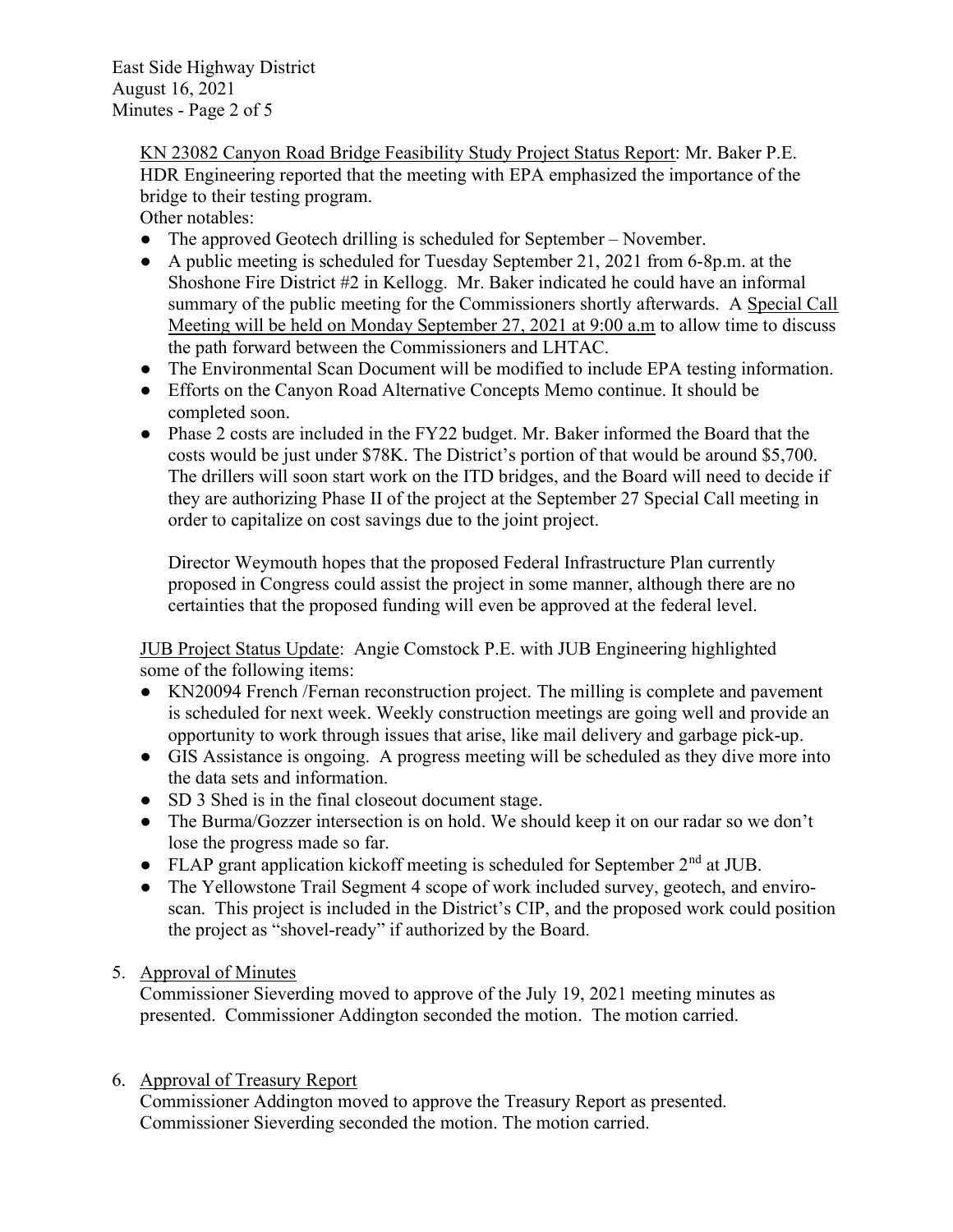### 7. New Business

- A. JUB project status update: This was discussed under theVisitor/ Public Comment section.
- B. Petition to Vacate: Waylon Newton of Minser Inc. on behalf of Ryan and Linda Northington requests the Board consider a petition to abandon and vacate two sections of unopened right of way in the Grimm's Addition to Lane. Deliberations followed and the Chairman called for a vote.

Action: Commissioner Sieverding moved to schedule a public hearing for October 18, 2021 for a full consideration of the request. Commissioner Addington seconded the motion. The motion carried.

C. MIN21-0060 Elston Estates Plat Review. Director Weymouth presented this proposed four (4) lot minor subdivision on Inglenook Way, a private drive, off of Headlands Drive which is a public road. The draft comment letter to Kootenai County states that although Headlands Drive is a publicly maintained road, it does not meet AHDKC Standards. A Road Development Agreement will be required, as well as, a \$7,500 Traffic Mitigation Fee for the two additional lots created. Approach Permits will be necessary for each new access.

Action: Commissioner Sieverding moved to approve the comment letter and authorize Director Weymouth to sign the plat on the Board's behalf once the conditions have been met. Commissioner Addington seconded the motion.

- D. Vehicle Purchase: Director Weymouth said we can piggy-back the Sourcewell bid for the three new pickups; however, that would be about \$4K more than at Mike White Ford. He recommends we save money and purchase the trucks separately from Mike White Ford. The Commissioners discussed the options and agreed to the purchase from Mike White Ford. No action is required since the expense is an approved budgeted line item. A 30-week delivery time is expected.
- E. Commissioner Sieverding's Medical Insurance. Commissioner Sieverding has existing medical insurance through her husband's policy. Reimbursement for this policy would cost the District less than District-provided insurance through III-A. It is noted that although we do not have an internal policy for this unique situation, it does not impact our contract with III-A insurance.

Action: Commissioner Addington made a motion to reimburse Commissioner Sieverding's monthly medical insurance premium. Commissioner Christensen, vacated his role of Chairman, and seconded the motion. The motion carried.

8. Old Business

SD3 Shed financing is ongoing.

KC Land Use & Development Code: David Callahan circulated the new language; however, there has been no hearing date set adopting the new code.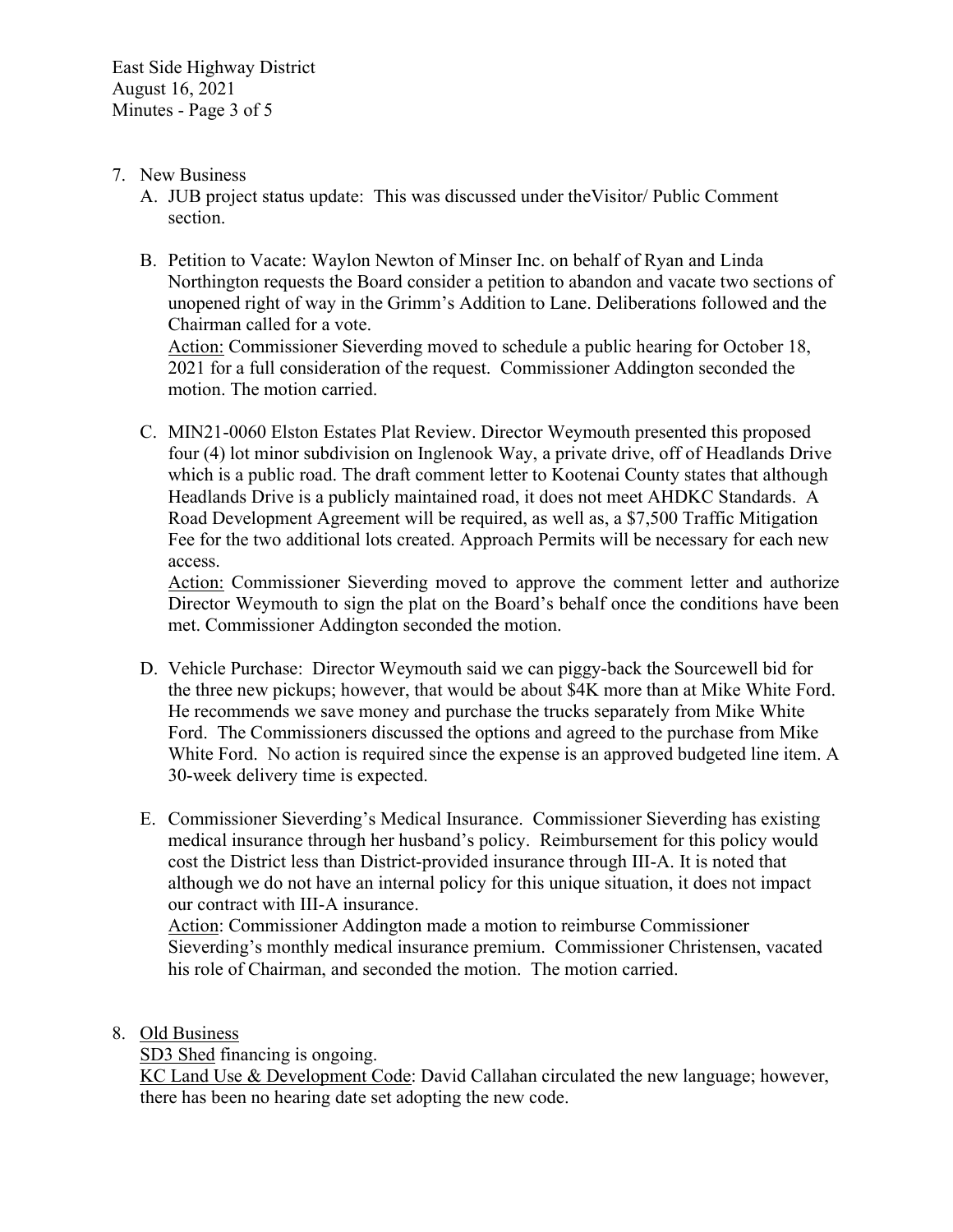East Side Highway District August 16, 2021 Minutes - Page 4 of 5

> CDA Lake Drive Master Plan & Speed Sign Policy: A resident close to Higgens Point shared his concerns about speeding traffic with Chairman Christensen and he wanted to know what the District's plans were to address the problem. The resident shared that he would be willing to contribute \$100K towards traffic calming improvements. Even though the topography may present a challenge, landscaped medians, traffic circles and/or round-a-bout options should be discussed with Welch Comer Engineering. Director Weymouth said there are a lot of moving pieces on this corridor with potential developments that would impact the road. He will keep the Board abreast of progress along those lines. We received a radar sign quote of \$4,100, with a lot of additional options. He feels the effort

> would be more effective if the implementation of radar signs and the physical improvements to control speed were done as one project. Deputy Director Yerian offered to obtain speed data pre-and-post sign installation in the Post Falls Highway District. Hopefully the report shows the effectiveness of the radar signs with pre and post installation data. Chairman Christensen asked that a proposal be prepared for the September  $20<sup>th</sup>$  Board

Meeting that includes the cost, sign placement, and the data report from PFHD.

Road Validations are ongoing. We will re-group this fall with Attorney Weeks.

### 9. Correspondence Permits and Reports: no comment

Chairman Christensen called for a recess at 10:30 a.m. The meeting reconvened at 10:40 a.m.

#### 10. Staff Reports

Director of Highways

- 1) Units 368 and 112 were damaged while in use due to equipment failure. Thankfully no staff were injured. He is working with ICRMP to make repairs to the truck and possibly replace the broom.
- 2) Lisa Fritz with III-A Insurance will be meeting with the District on August  $19<sup>th</sup>$  to share renewal information and review the benefits booklet.
- 3) We received a small claims suite from Daylene Dewey. He will draft a response.
- 4) Director Weymouth said the efficiency in the office would be greatly improved if worked off a server. He was waiting for options and a quote from 765Tech.

# Deputy Director of Highways

- 1) Crew are preparing for next year's chip seals.
- 2) He is assessing trucks and equipment for a replacement plan.
- 3) Crew is installing culverts and ditching

#### Commissioners:

Commissioner Addington appreciated hearing the resident's reviews regarding the Road Stabilization Program. As we update traffic counts it will be interesting to see changes in data. He feels cost shares seem like a good way to go.